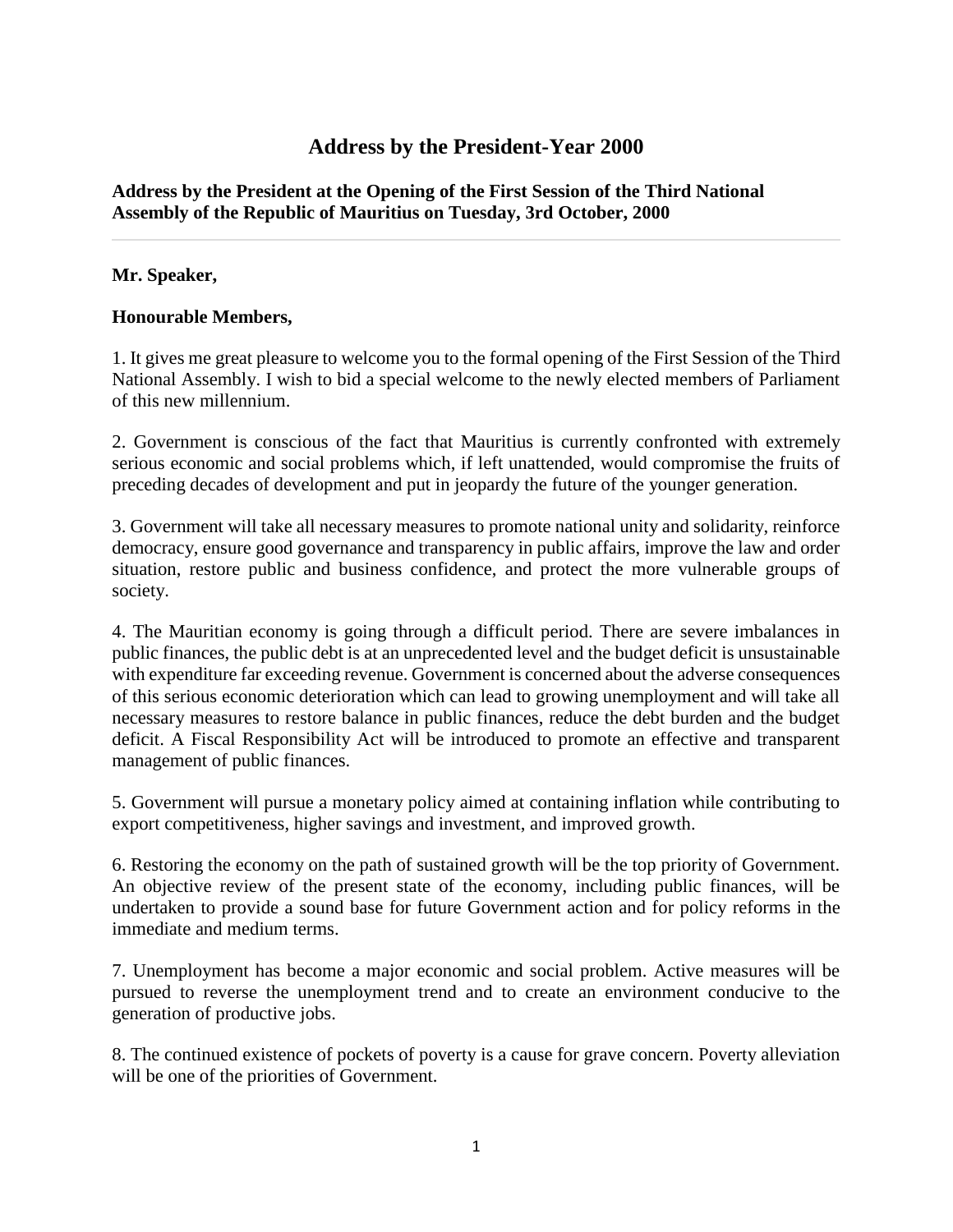## **Honourable Members**

9. The unprecedented globalisation of politics and the economy entails numerous challenges for small developing countries.

10. The foreign policy of Mauritius will aim at developing and implementing a proactive, adaptable and efficient economic diplomacy in order to sustain economic development, with increasing emphasis on securing and enhancing market access and tapping business opportunities worldwide.

11. Mauritius will continue to assert its sovereignty over the Chagos Archipelago, including Diego Garcia and Tromelin, and press for their early and unconditional return.

12. In international fora Mauritius will contribute towards the creation of a stable, peaceful and equitable international order characterised, inter-alia, by respect for the independence and sovereignty of states and the promotion of democratic values and human rights.

13. Another cornerstone of our foreign policy will be to strengthen the process of regional integration through our participation in mechanisms set up by SADC and COMESA, IOC and IOR-ARC.

14. Our economic, cultural and trade relations with Africa will be consolidated through our active participation in the OAU and sub-regional groupings and at bilateral level.

15. Steps will be taken to enhance our economic and political links with the European Union and the United States of America in the context of the Cotonou Agreement and the Africa Growth and Opportunity Act.

16. Mauritius will contribute positively towards the resolution of disarmament issues, in order to create a world free from nuclear threats.

### **Honourable Members**

17. Government is fully conscious of the fact that maintenance of law and order is of the utmost importance for the peace and security of the citizens and for the social and economic development of Mauritius.

18. Government will spare no effort to provide all necessary resources - physical, financial and human - to the Police Force to enable it to maintain law and order at all times in the country including Rodrigues and the Outer Islands. To this end, measures will be taken to also restore public confidence in the Police Force.

19. Government will place considerable emphasis on the improvement of the quality of the policing services of the Police Force through an accelerated process of change. Full account will be taken of the motivational needs of Police Officers at all levels to ensure that they attain the professional standards expected of them.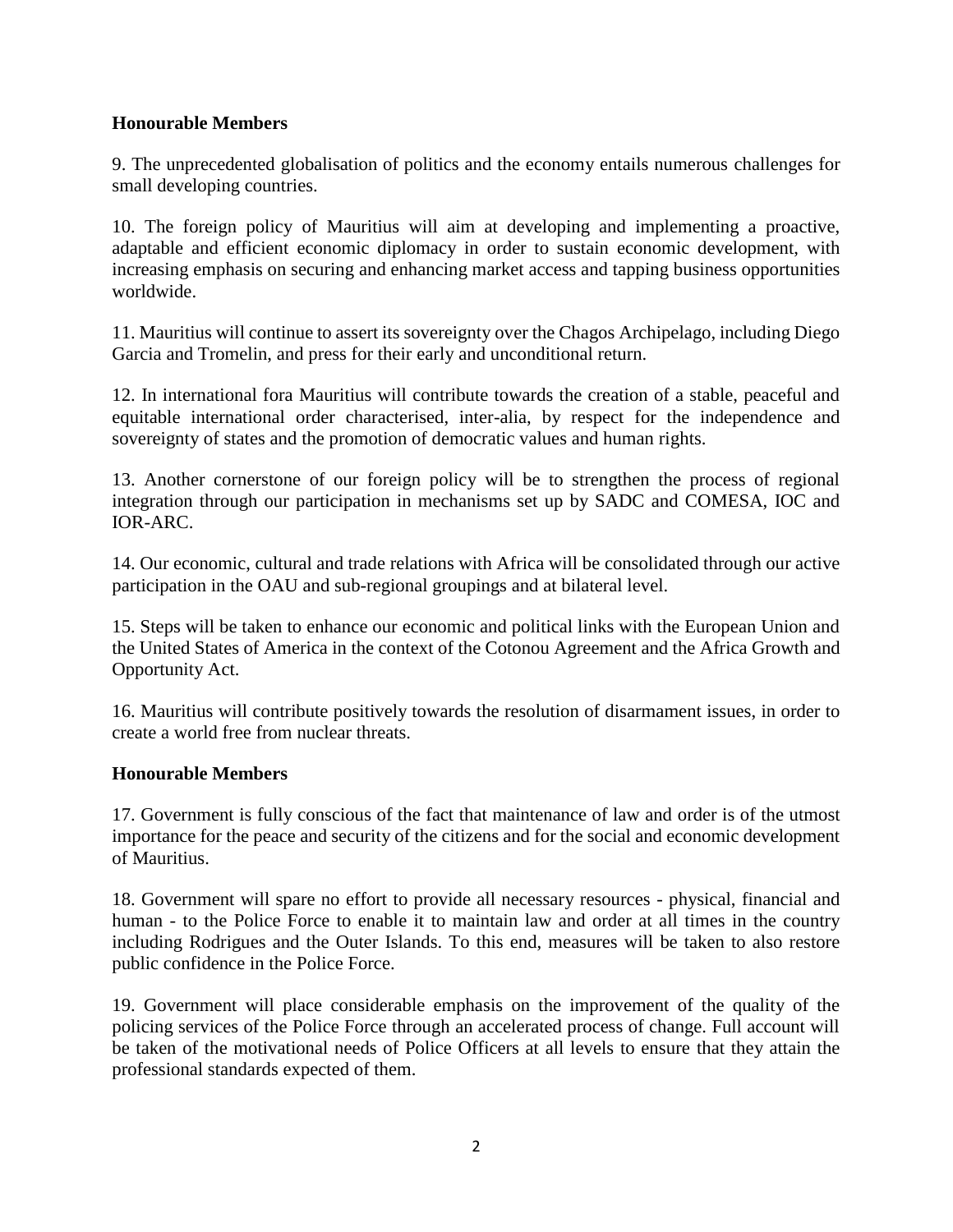20. The National Intelligence Unit (NIU) will be dissolved and the present system of surveillance of political activities by the police will be stopped. A highly professional intelligence service will be created to uphold State security.

21. Government will introduce a system of "Juges D'instruction" based on the French model in each police district with a view to assisting the police to instruct cases, especially the more serious ones.

22. Government will provide for dissuasive penalties as punishment for crimes, such as assaults against women, children and tourists as well as hold-ups and burglaries.

23. Government will introduce legislation in order to provide for supplementary powers to District Magistrates to deal with cases where a person has died in prison or whilst in police custody, and to deal with other serious cases at the request of the Director of Public Prosecutions. Magistrates will be empowered to handle such cases right from the outset to ensure the independence and impartiality of the enquiry.

24. Government will take appropriate steps for the humane treatment of suspects in detention, especially in police cells.

25. A Police Complaints Board will be established and chaired by an independent person with legal background to inquire into complaints against the Police.

## **Honourable Members**

26. Government will make every effort to improve and modernise the administration of justice in order to respond to the needs of the people and the expectations of a modern business and financial community. In that respect, necessary judicial and legal reforms will be carried out following appropriate consultations with the Judiciary, the Bar Council, the Law Society, the Chamber of Notaries and organisations representing civil society.

27. Such reforms will make access to justice easier for the people of Mauritius and provide a prompt and fair treatment of cases, by reducing delays and through a gradual process of decentralisation. The system of legal aid will also be reviewed.

28. Government will take measures in order to provide better facilities to the Law Reform Commission to enable it to more effectively assist in the development and modernisation of the laws of Mauritius.

29. Government will give due consideration to the issue of Muslim Personal Law in the light of the recent report of the Muslim Personal Law Committee in order to reach a satisfactory solution in consultation with all interested parties.

### **Honourable Members**

30. Government is alive to the fact that the prevalence of fraud and corruption which is both a social scourge and a hindrance to economic development is undermining our society. Government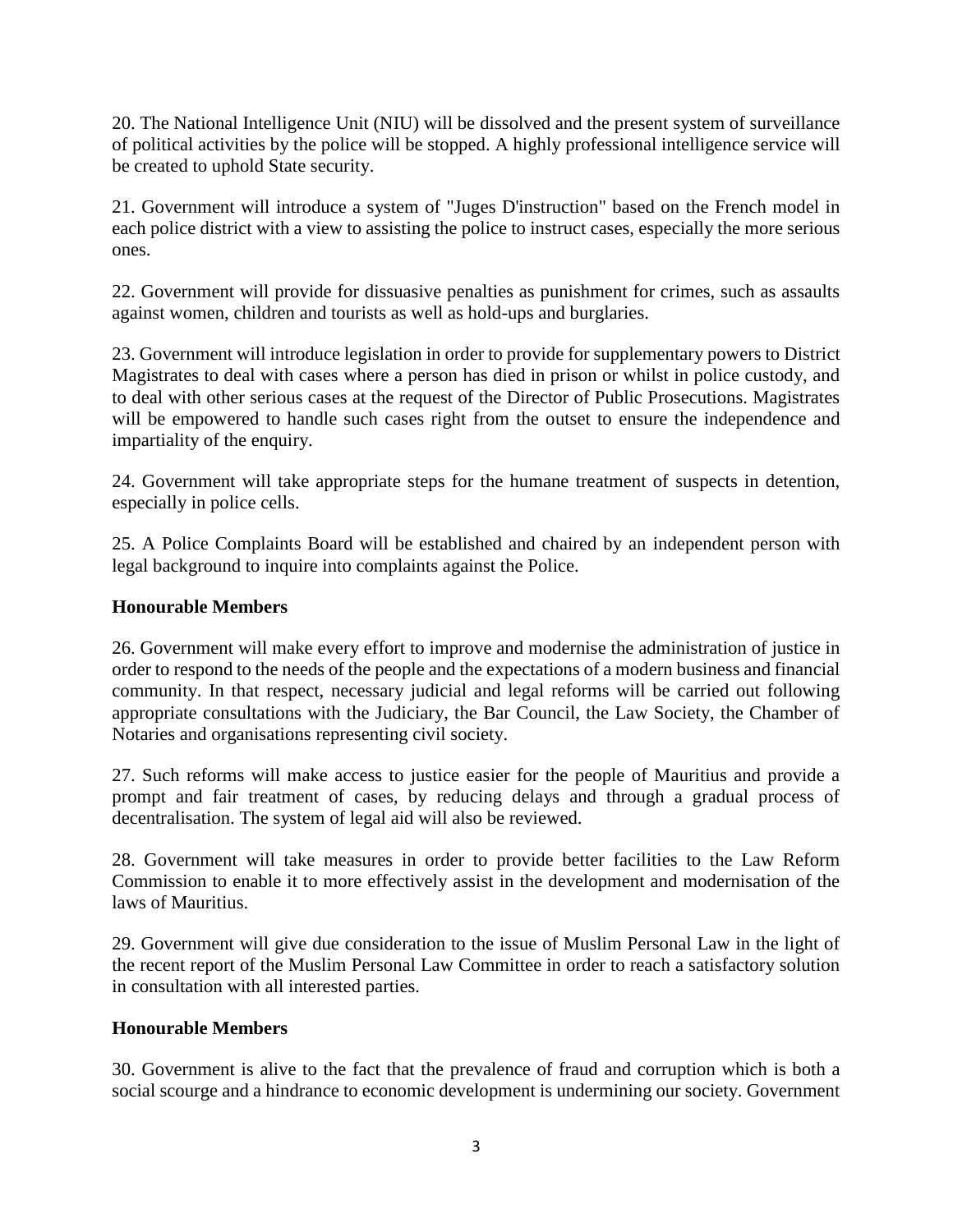will wage a relentless battle against corrupt and fraudulent practices. It will adopt an open policy to enable non-governmental organisations, the press and civil society at large to play an active role.

31. The provisions of the Declaration of Assets Act 1991, will be extended to cover municipal and district councillors and senior public officers as well as senior local government officials. A Parliamentary Select Committee will be set up to introduce a Code of Ethics for members of the National Assembly. To ensure that the provisions of the Declaration of Assets Act as well as those of the Code of Ethics are complied with, a Parliamentary Supervisory Committee with members from both sides of the House will be set up.

32. A public officer will be designated in each Ministry to ensure that the management of public finances is done on a sound and rigorous basis. That officer will be accountable to the Director of Audit.

33. An Independent Commission Against Corruption and Economic Crime, the ICACEC, with wide powers to fight fraud and corruption, will be set up to replace the Economic Crime Office. An anti-corruption squad will be established to support the ICACEC in its task.

34. The law will be amended to provide for more severe custodial penalties for economic crimes and the seizure of ill-gotten assets.

35. Government is conscious of the tremendous damage caused to society by the drug problem. It will wage a ceaseless battle against drug trafficking. A comprehensive campaign of prevention targetting the vulnerable social groups will be carried out in cooperation with non-governmental organisations. The law will be consolidated to provide for more severe punishment for drug traffickers and dealers. Provision will also be made for more effective cooperation with international agencies.

36. Government will set up a Narcotics Bureau to monitor and support all organisations engaged in the fight against drugs. More centres will be set up for the treatment, education and rehabilitation of drug addicts.

37. The Police, Customs and Immigration Services will be provided with modern and sophisticated technological facilities to prevent and detect the introduction of drugs into Mauritius.

38. The Forensic Science Laboratory will be better equipped to assist in the fight against drug trafficking and consumption.

## **Honourable Members**

39. Provision will be made in the budget for the financing of political parties by the State under the responsibility of the Electoral Supervisory Commission.

40. Government is aware of the importance of free and fair elections to guarantee the democratic fundamentals of our society. Government is anxious to ensure that the organisation of elections in Mauritius holds out guarantees of fairness and equity. To that end, the Electoral Supervisory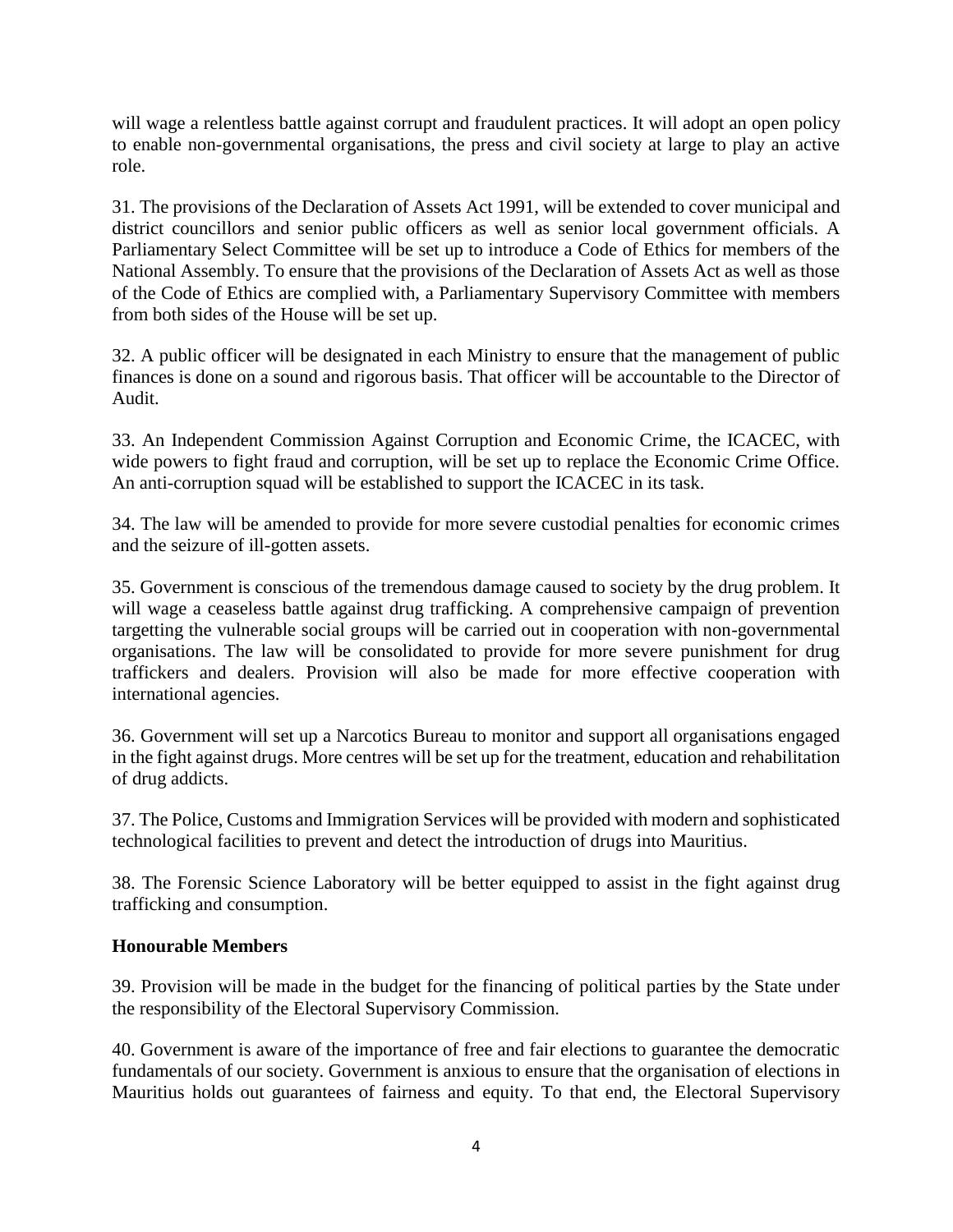Commission will be strengthened and its responsibilities extended. A review of all practical aspects relating to the holding of elections will be undertaken to promote greater transparency and secure a level playing field for competing parties.

41. Government will introduce a Public Funding of Political Parties Bill with a view to promoting sound, dynamic and lively democracy and eliminating the risks of corruption and influence peddling.

42. In the light of the constitutional experience of the Republic of India since its Independence, Government will propose amendments to the Constitution of Mauritius so as to consolidate and strengthen our democratic system. Additional powers will be given to the President of the Republic, including the dissolution of Parliament.

43. Government will maintain the existing electoral system. It will further provide for the nomination of additional members on a proportional system to ensure a more equitable representation in Parliament.

44. The modalities of the electoral reforms will be entrusted to a Commission of Constitutional Experts and its recommendations studied by a Select Committee of the National Assembly before the introduction of appropriate legislation.

## **Honourable Members**

45. It is the objective of the Government to ensure a rapid liberalisation of airwaves. The Independent Broadcasting Authority will be set up. It will be called upon to adopt user- friendly procedures for the issue of licences to private operators for the provision of broadcasting services. All operators will have to abide by a code of conduct for broadcasting services.

46. The Mauritius Broadcasting Corporation will operate as an independent public TV station in accordance with the MBC Act. The third TV channel of the MBC will be privatised. Norms will be set up for advertisement on the private and public channels.

47. A special Fund financed and managed by the State and private operators will be set up to promote the creation, both locally and regionally, of radio and t.v. programmes.

48. Government is determined to ensure that the fundamental democratic principles of equality of rights, equality of opportunities and equality of treatment for all Mauritians are upheld in all spheres of social and economic activities in our country. An Equal Opportunities Commission will be instituted to ensure respect for these principles having regard in particular to employment practices both in the public and private sectors.

49. The exploration, exploitation and protection of our oceanographic resources for the economic and environmental benefits of the population will receive systematic attention.

50. Government will give priority to the collection of all scientific and technical data to enable Mauritius to submit its claim for an extended Continental Shelf, beyond its 200 miles Exclusive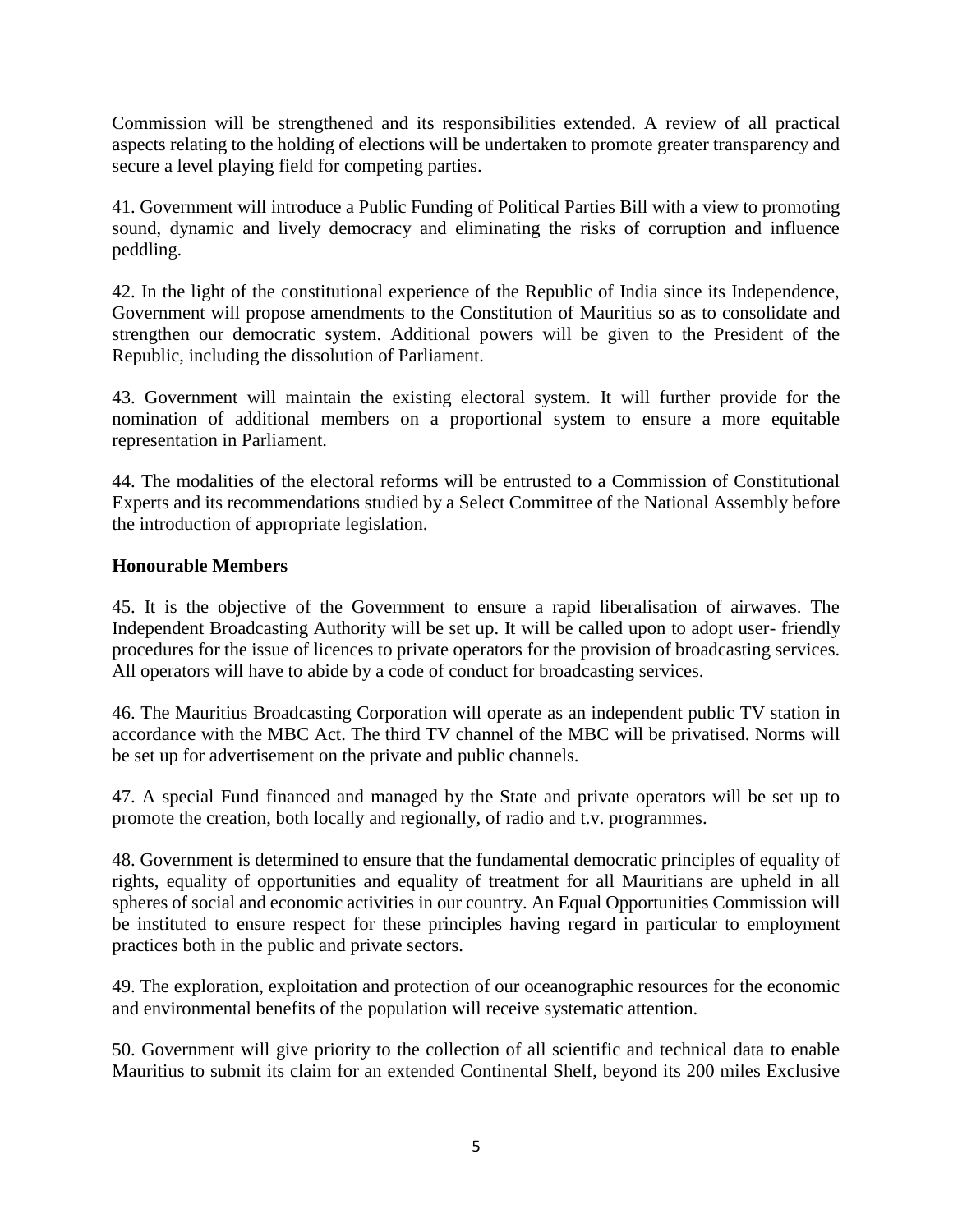Economic Zone, in accordance with the provisions of the United Nations Convention on the Law of the Sea.

51. Government will take preventive measures to protect Mauritian territory, both land and sea, from adverse effects of climate change.

52. Government will give particular attention to Port development. The overall objective is to make of Port Louis a regional hub so as to increase significantly transhipment cargo. Government will endeavour to make the port a gateway to Africa and a regional centre for shipping activities.

53. Airport infrastructure will be further upgraded in response to the increasing flow of passengers and air freight. Safety of flight operations will be given top priority. Air space under the responsibility of Mauritius will be reorganised to further improve the provision of air traffic services in line with the concept of the satellite-based future air navigation system as prescribed by the International Civil Aviation Organisation.

54. All efforts will be made to boost the welfare of the inhabitants of Agalega through better facilities for education and health. Better accommodation will be provided to the needy inhabitants.

55. Government will, as a matter of urgency, prepare a blue print on the future development of St. Brandon and its surroundings so as to better harmonise the national security requirements, environmental protection measures, fisheries management imperatives as well as economic development and tourism ventures.

### **Honourable Members**

56. Changes in the global environment require the civil service to be result-oriented and pro-active, ready to provide quality services to the public. Government is fully conscious that the public service has a crucial role to play in the economic and social development of Mauritius. An audit of the training needs of the public sector will be carried out. Government will ensure that public officers are given all facilities including training to perform their work in an environment conducive to enhanced productivity.

57. Appropriate measures will be taken to ensure more transparency in the recruitment and promotion of staff. Appropriate legal provisions for appeal against decisions of the Public Service Commission will be put in place.

58. Mobility between the public and private sectors will be encouraged so as to create the right synergy between managerial staff of the two sectors.

59. Government is concerned with the increasing rate of unemployment among school-leavers as well as redundant factory employees.

60. Government's priority will be to create the right macro- economic and social environment to stimulate investment growth and employment creation. In this context, a key area of Government's attention will be education and skills development. This strategy of employment creation will be based on a consolidation of existing sectors, namely industry and tourism, the development of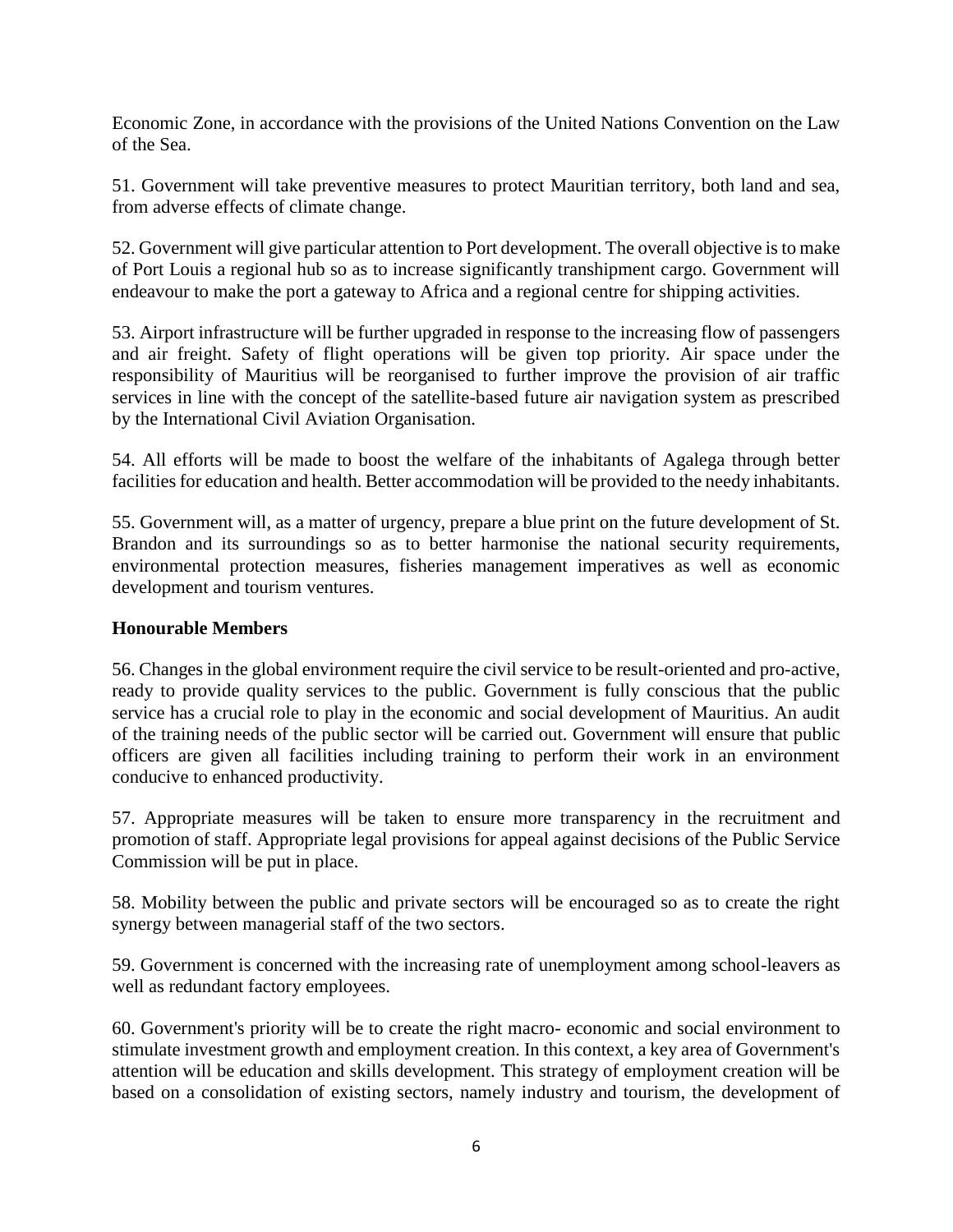information technology, telecommunications and financial services and a special support to small and medium enterprises.

61. Government will encourage the modernisation and the consolidation of the Sugar Industry to enable it to adapt to a rapidly evolving and highly competitive global environment.

62. On the international scene, Government will step up efforts at all levels to safeguard the country's interests under the Preferential Trade Accords with the European Union and the United States of America.

63. Government will also participate actively at the World Trade Organisation in the negotiations on agriculture to uphold the concept of the multi-functional role of agriculture in Small Island Developing States.

64. The project for the phasing out of Sugar Estate Camps will be completed by 2001. Irrigation facilities will be extended to cater for a larger acreage of land belonging to the planting community.

65. Government will actively encourage diversification of our agriculture and endeavour to attain self sufficiency in food crops. In this context, additional incentives will be extended to growers.

66. The use of biotechnology for the production of disease-free and high yielding planting varieties will be encouraged.

67. The Technology Introduction and Development Scheme will be reshaped to cater for a larger number of entrepreneurs willing to adopt new technologies.

68. Government will set up a Small Planters' Welfare Fund to alleviate the difficulties resulting from natural calamities.

### **Honourable Members**

69. Government believes that a substantial increase in the level of investment in the industrial sector is critical for the economic transformation and social advancement of a country.

70. Government will come forward with an integrated and global industrial strategy to take advantage of the opportunities arising from the regional and international environment. The focus will be on the development of competitive advantage, based on technology-driven industrialisation and high value-added production.

71. Government will endeavour to ensure the long term viability of the textile and garment sector which constitutes the backbone of the EPZ. In this context, the opportunities offered by the Africa Growth and Opportunity Act will be fully utilized and a strategy of closer regional cooperation adopted.

72. A major thrust of Government policy will be the diversification of the industrial base and promotion of investment in emerging sectors such as informatics, electronics, light engineering, printing and publishing, jewellery and pharmaceuticals.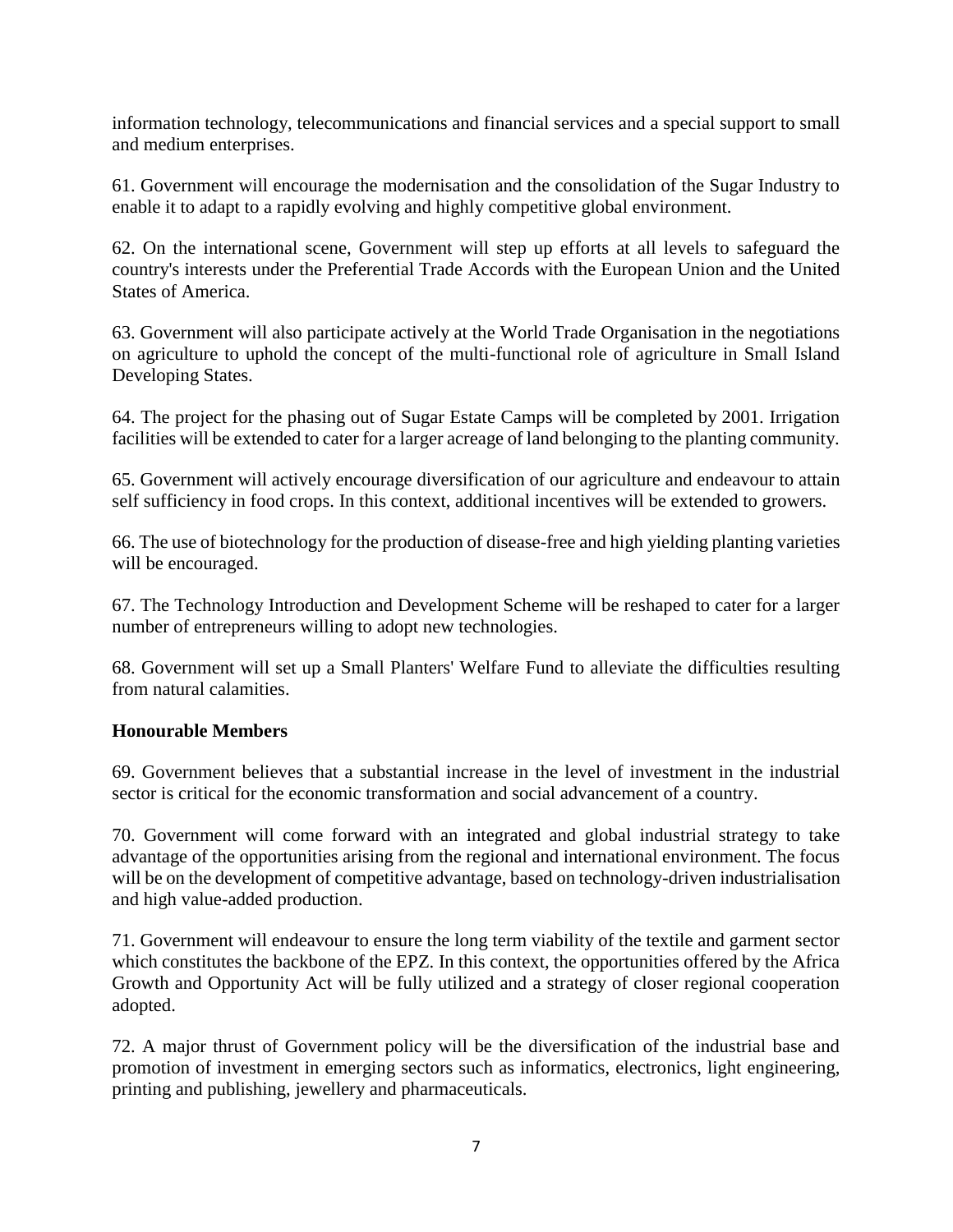73. Government will review the role and function of institutions engaged in the promotion of exports and investments. The role of MEDIA in the context of the creation of the Board of Investment will be reviewed.

74. Government will play a key role to promote the development of small and medium enterprises and encourage development of sub-contracting partnerships and exchanges. A special integrated package of assistance will be developed to provide for the modernisation of SMEs and enhance their export capacity, especially in the context of the coming into force of the SADC Trade Protocol.

75. Government will establish a new regulatory framework to promote competition so as to ensure a better trading environment and more protection to consumers. In this context, a Competition Bill will be introduced in Parliament and the following institutions will be created:-

- an Office of Fair Trading;
- a Competition Tribunal; and
- a Competition and Consumers Consultative Council.

76. Government will also place more emphasis on consumer education and welfare.

## **Honourable Members**

77. In the spirit of regional integration, Government will see to it that Mauritius derives maximum benefit from the implementation of the SADC Trade Protocol and COMESA Free Trade Area. Mauritius will also focus on the regional dimension of trade-in services at SADC and COMESA level.

78. In view of the crucial importance of trade liberalisation to the Mauritian economy, Government will ensure that Mauritius remains a pro-active player in the World Trade Organisation and participates fully in its deliberations with a view to protecting our vital interests.

79. Regional co-operation will continue to be an important element of national policy to achieve greater economic integration and to capitalise on the emerging opportunities within an integrated network of regional and sub-regional groups.

80. Government will give priority to the sound and sustained development of the financial services sector to enable it to become a major source of income and employment. To establish Mauritius as a financial hub of high repute and excellence, an integrated approach to financial regulation will be made to ensure closer and more effective supervision and a sustained development of the activities of the various financial markets, both onshore and offshore.

81. A Financial Services Authority will be set up to provide integrated financial supervision and to formulate policies and priorities for the development of the financial services sector to enhance its international competitiveness, maintain high standards, and consolidate links with international financial agencies.

82. Legislation will be introduced to reinforce the regulation governing the financial services and the supervision of service providers to protect consumers. Greater competition will be encouraged in financial markets to reduce the cost of financial intermediation to the economy and promote an efficient allocation of capital for growth.

83. Savings and investment will be encouraged by putting in place a modern and well-regulated capital market infrastructure, and by the introduction of new financial institutions.

84. Government is convinced that Tourism will be a major creator of employment and foreign exchange earner. In this context, hotel room capacity will be increased to meet the growing demand.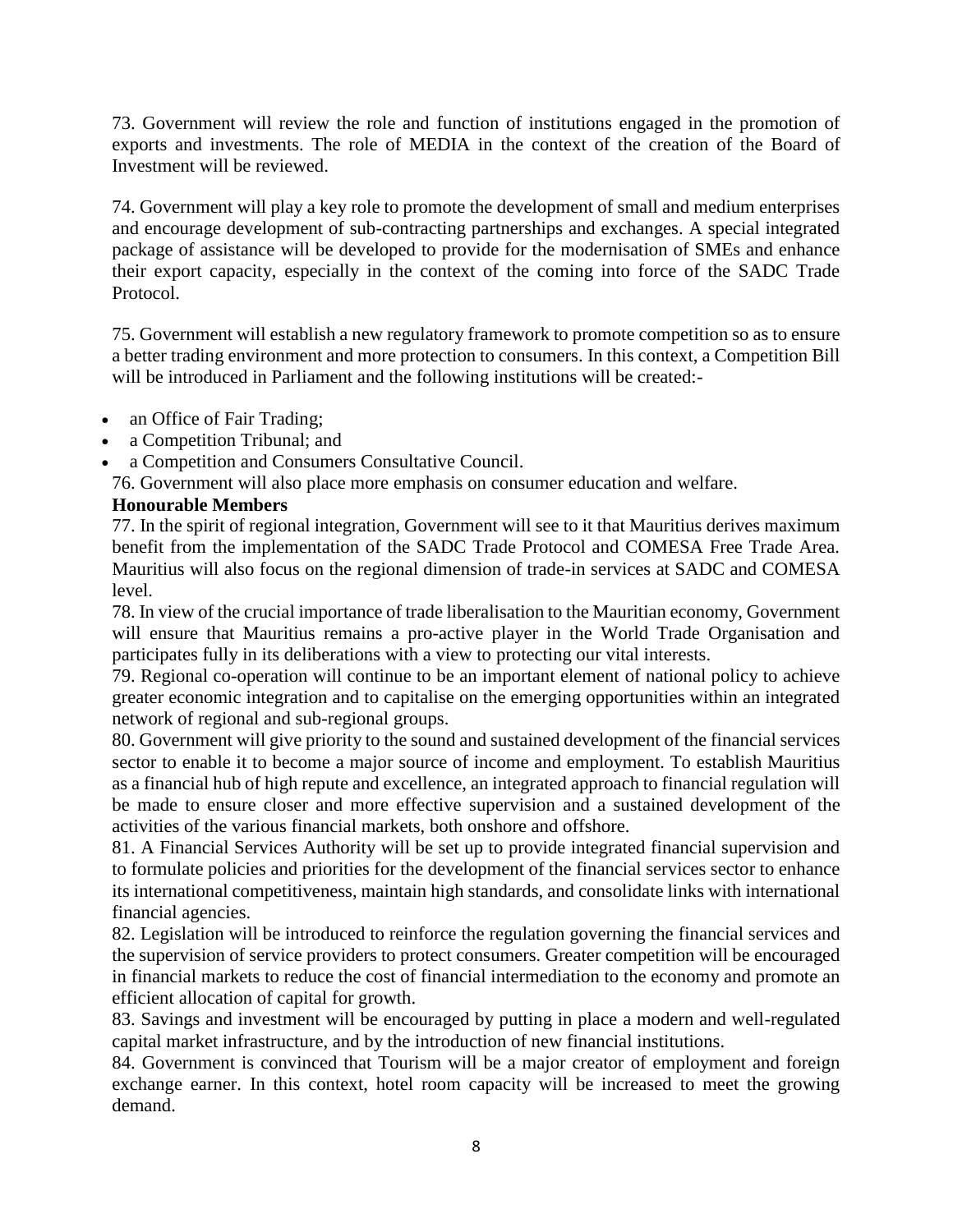85. Government will ensure that the protection of the social and natural environment and the promotion of leisure facilities for Mauritians are fully integrated in the development of the tourism sector.

86. A National Tourism Development Plan spelling out an optimal development scenario for this sector will be published.

87. Furthermore, emphasis will be laid on the linkages with other sectors of the economy, with a view to increasing tourist spending and employment creation.

88. The development of eco-tourism which promotes environment protection and broadens the tourism attraction of the country will be undertaken. Strict security measures will be taken to protect visitors.

## **Honourable Members**

89. Government is fully conscious of the importance of the "new economy" of information and communication technology and the opportunities which it affords to countries like ours. Government will develop the Information Technology and Communications industry to increase national wealth, create new opportunities and jobs.

90. Extensive deployment of information and communications technology will promote and democratise access to information. An intelligent village will be set up as a digital free zone to accelerate the development of the IT industry. The necessary incentive schemes and improved facilities will be provided to attract foreign investment.

91. The use of IT in education is central to supporting the development of an efficient workforce for sustaining economic growth. Computer-aided learning facilities will be put in place right from the pre-primary level. Partnerships and alliances will be devised with local and international technology leaders to attract high calibre IT professionals to support and drive the net economy.

92. The existing legal framework will be reviewed and consolidated to provide for the emergence of a knowledge society, and to create the right environment to boost the growth of the IT industry. 93. In addition, an IT Promotion Agency will be set up in order to market and promote Mauritius as a centre of excellence for information technology and telecommunications.

94. Government will lead the way by bringing its services closer to businesses and the people by implementing the concept of one-stop non-stop delivery channel. It will further leverage on existing infrastructure by setting up information kiosks in public areas including a modernised postal service to offer customised and value-added e-services.

### **Honourable Members**

95. Government is conscious of the need to protect our fragile ecosystem for the benefit of present and future generations.

96. In order to meet the environmental challenges of the  $21<sup>st</sup>$  century, for the attainment of our environmental policy goals, Government will introduce a new Environment Protection Bill. A rational land use policy will be established to ensure successful environmental land management while respecting and protecting the environmentally sensitive areas.

97. A National Cleaner Production Centre will be set up to encourage access to green technology. Fiscal incentives will also be provided to encourage environmentally friendly initiatives.

98. The protection of coastal zone, which is a vital resource for tourism, will be high on the agenda of the Government. The Integrated Coastal Zone Management concept will be improved and put into practice.

99. A well-structured "Police de l'Environnement" will be set up to ensure compliance with environmental laws. Legislation will be revamped to ensure the effectiveness of enforcement.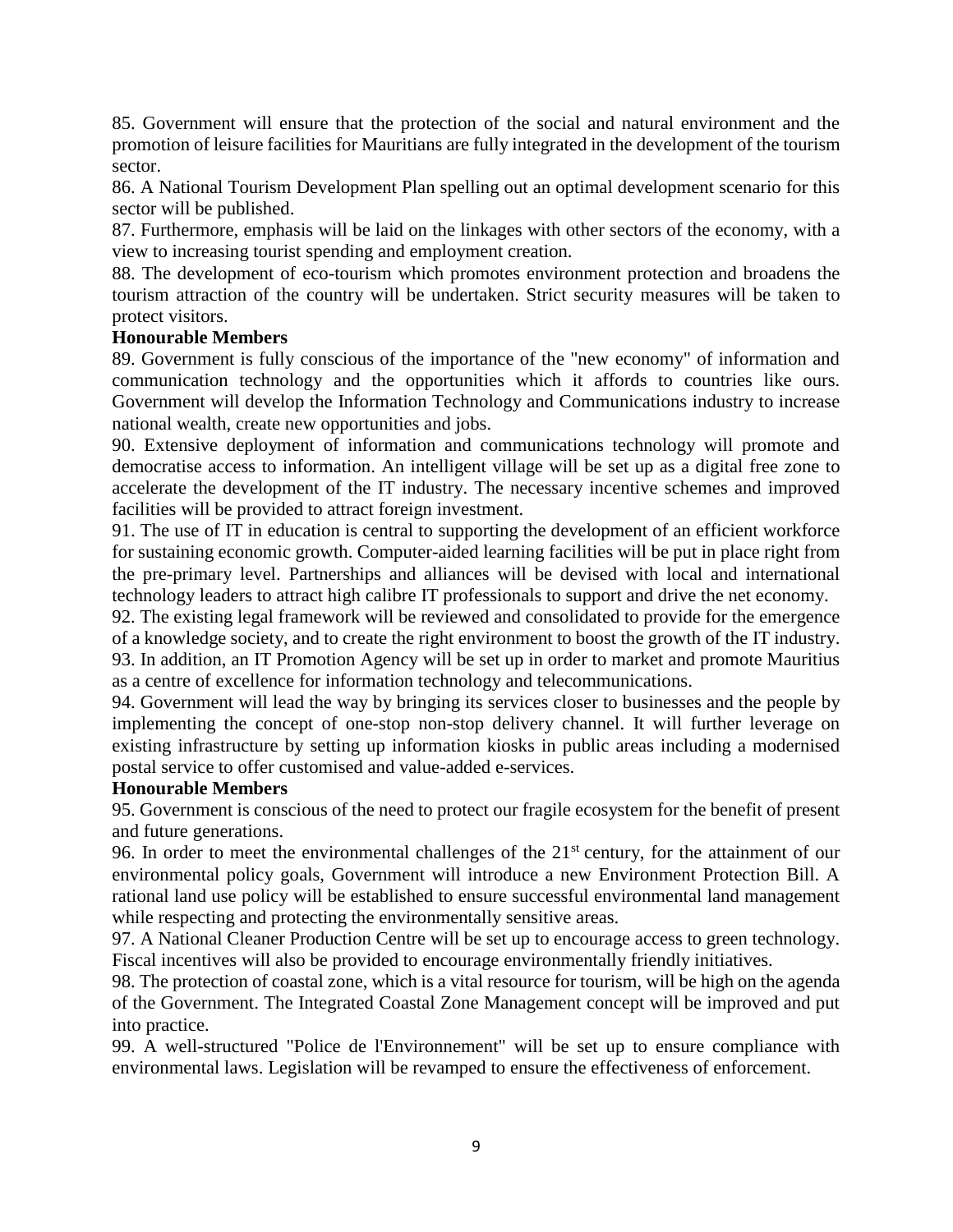100. A national environmental sensitization campaign will be launched with the participation of all stakeholders in order to inculcate among the public an environment friendly attitude.

## **Honourable Members**

101. Government is alive to the increasing demand for housing units and to the poor living environment on certain housing estates. Government will vigorously pursue new housing programmes for low income earners and rehabilitate existing housing estates through the provision of appropriate social and infrastructural facilities.

102. The Building Act 1919 will be completely reviewed and will provide for less cumbersome procedures for the issue of building permits. New Regulations will be made for the registration of building contractors and consultants.

103. In an endeavour to increase the number of houses and encourage home ownership, Government will support individuals through grants and sponsored loans, develop housing sites with appropriate services for allocation to low income earners, solicit a more active involvement of the private sector for the release of land and review incentive schemes to increase private sector investments in housing projects.

104. The Fair Rent Tribunal will be made operational.

105. Government will introduce a National Land Information Bill to facilitate rational land management.

106. Government will take urgent steps to tackle the chaotic situation prevailing in the public transport system. A transport planning exercise will be undertaken. A decision will be taken on an alternative mode of transport linking Curepipe to Port Louis. The road network will be improved to provide better links between regions undergoing rapid development and to better access to remote areas.

107. The problem of smoke-emitting vehicles will be tackled vigorously. The parking problem in Port Louis will be addressed through the creation of new parking areas and bus terminals built at the periphery of Port Louis and the provision of shuttles to the city centre.

108. Government is conscious of the growing energy needs of a modern and vibrant economy. Reforms in the power sector will be undertaken. A National Plan for the Energy Sector will be prepared.

109. Reforms will be undertaken at the Central Electricity Board and a Strategic Partner appointed to ensure financial viability, technology transfer and the development of new sources of renewable energy. The Power Sector Reform will result in the creation of a regulatory body to supervise the operations of new and independent power producers.

110. Government will review the overall policy of the development of the water sector and the status and the role of the Central Water Authority. The main objective will be the provision of good quality drinking-water on a 24 hour basis, an enhanced leak detection campaign, acquisition of appropriate technology and the creation of a regulatory body.

111. Government will accelerate the implementation of the Sewerage Master Plan with a view to an increased coverage of the network and its extension to the peripheral areas of Port Louis, Plaines Wilhems, Flic-en-Flac, Mahebourg, Goodlands and Flacq.

### **Honourable Members**

112. Government is aware of the threats posed to social peace and to the cohesion of our society in recent years and is determined to further consolidate national unity and promote social integration. A global strategy will be devised fsto ensure the long-term sustainability of the Welfare State. Priority will be given to the provision of high quality social services relevant to the changing needs of society. An Action Plan will be prepared to address the pressing problems of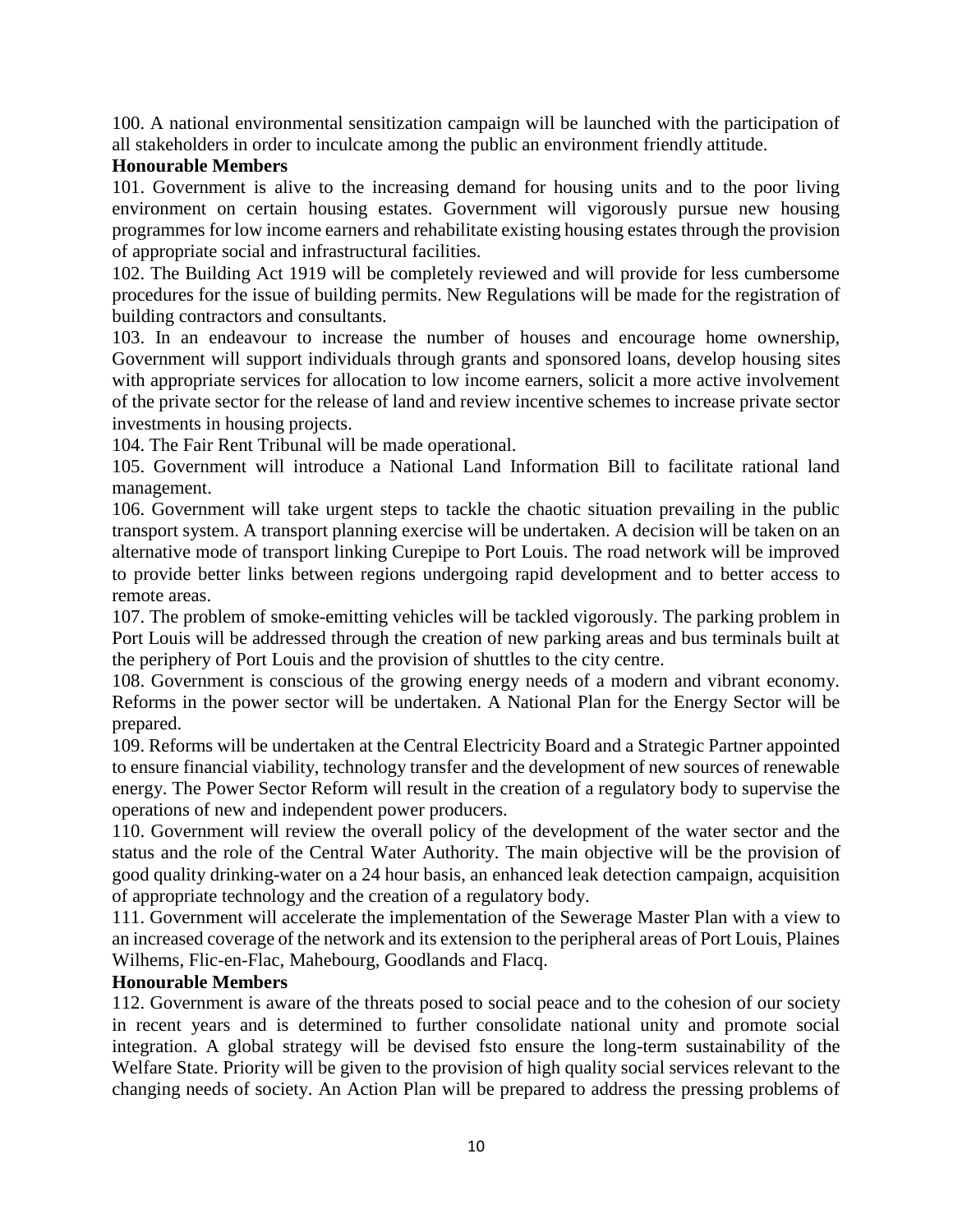social deprivation and poverty. Adequate human and financial resources will be made available for the fight against poverty and the rehabilitation of deprived areas.

113. The rights to education, health care and housing which are fundamental democratic rights will be upheld as they constitute a sine qua non condition for sustainable economic development.

114. Specific measures will be adopted to address the needs of women, the elder members of society, children, the handicapped and the vulnerable social groups.

115. With the trend towards an ageing population, the need to ensure the future viability of the National Pensions Fund will be fully addressed.

116. Government is aware that fundamental reforms of our health sector are long overdue. It has become imperative to develop a new health strategy to provide for better services.

117. The decentralisation of our health services will be accelerated with the setting up of five Regional Health Directorates in Mauritius and one in Rodrigues. Arrangements will be made to offer a 24-hour service and emergency care in Area Health Centres. Day care service will be introduced in hospitals.

118. A Family Doctor Service will be introduced. Particular attention will be given to the availability of training facilities for students willing to become medical practitioners. The infrastructure and teaching capacity of the Nursing School will be reinforced to provide for training in basic as well as specialised skills. Continuous medical training will be promoted.

119. A National Institute of Health will be set up to promote efficiency and cost-effectiveness in the Health Sector. In order to provide a better service to the public, a National Survey of Patient Experience will be conducted, a Health Complaints Bureau established and a properly equipped Information Desk will be set up in each hospital.

120. The health infrastructure will be further improved by the construction of specialised hospitals for children and psychiatric patients whilst the existing Dr. Jeetoo and Souillac Hospitals will be completely rebuilt and the whole health service will be computerised.

121. A Dangerous Chemicals' Control Bill will be introduced to replace the Pesticides Control Act of 1972 to *inter-alia* protect workers and the population at large.

122. A proper legislative framework will be enacted to regulate the removal, preservation and transplant of human organs.

123. Government firmly believes that dialogue between the social and economic partners is an imperative need to face the challenges of the new international economic environment and achieve a higher standard of living. Accordingly, a National Economic and Social Development Council will be created as a forum for permanent and meaningful dialogue leading to consensus building on issues of national importance.

124. A comprehensive effort for the modernisation of our labour laws will be undertaken comprising the replacement of the Industrial Relations Act, the revision of the Labour Act and the incorporation of the Workmen's Compensation Scheme under the National Pensions Scheme.

125. Legislation to promote workers' participation in ownership and management of economic enterprises will be introduced.

126. Special attention will be paid to the review of the Occupational Health and Safety Act and the promulgation of new safety regulations. The Factory Inspectorate will be provided with the means for effective enforcement of the law.

### **Honourable Members**

127. Access to education and training is an economic imperative for Mauritius to face the challenges of productivity and competitiveness. All stakeholders in Education will be encouraged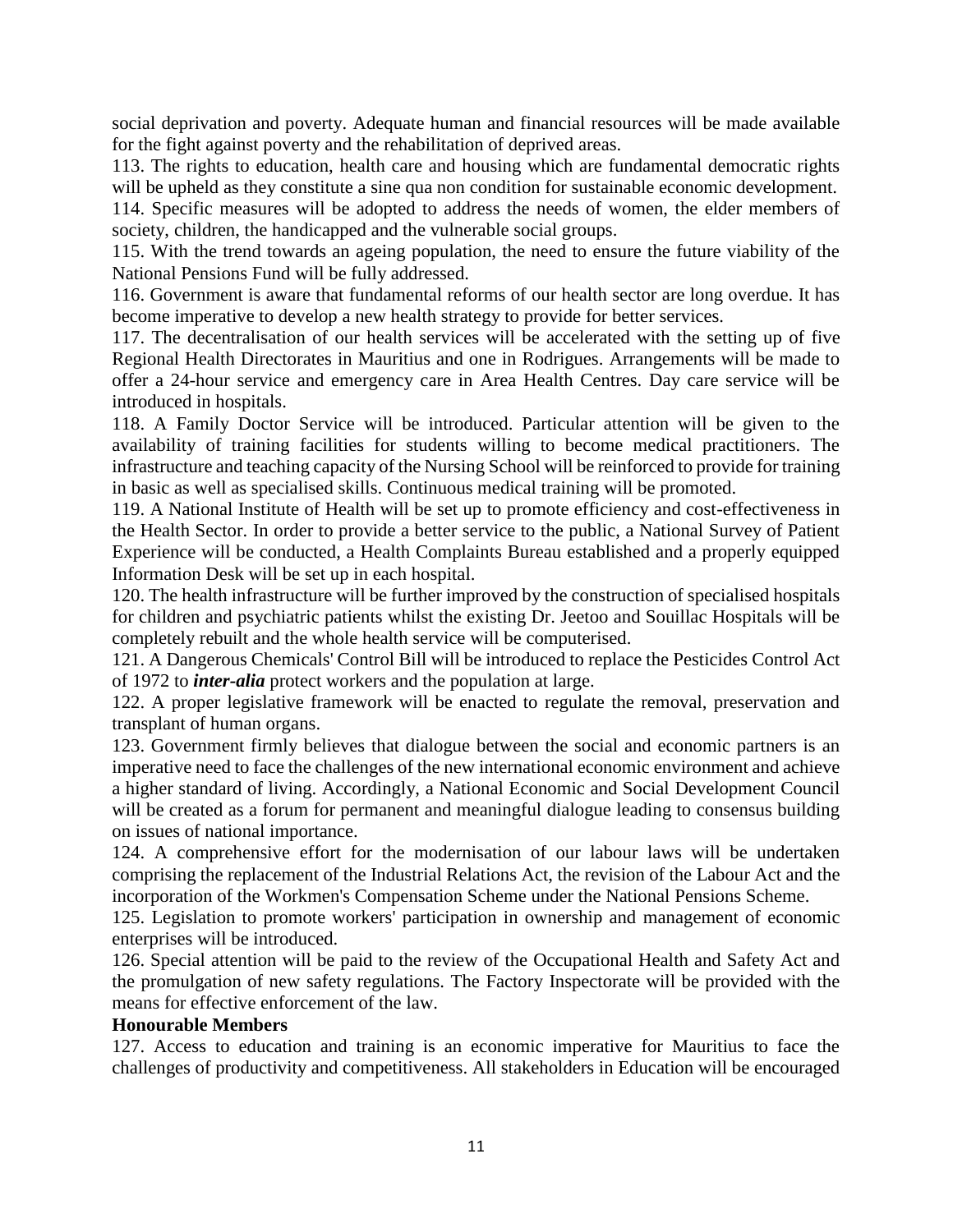to take an active part in the shaping of the educational future of our country and the partnership between the State and the private schools will be strengthened to offer a quality service.

128. Government will ensure equality of educational opportunities through the provision of access to appropriate pedagogical support for all children between ages of 3 and 5. Pre-Primary Schooling Units will be built throughout the island. The Pre-School Trust Fund will be reorganised to provide an appropriate regulatory framework.

129. An 11-year system of compulsory education will be established consisting of 6 years of basic schooling of primary level followed by 5 years of broad based secondary schooling to provide all students with the necessary skills and aptitudes. A technical studies stream will be made available for all interested students at secondary level.

130. A new curriculum for primary schooling will be introduced leading to an examination at the end of the primary cycle. CPE ranking will be replaced by an objective and equitable Grade System allowing for the inclusion of oriental languages without prejudicing the interests of any children. Admission to secondary schools will be regionalised according to a formula guaranteeing a fair measure of parental choice and affording due recognition to the specificities of confessional secondary schools.

131. Government will embark on an accelerated programme of construction of high standard secondary schools and Form VI colleges regionwise. The whole approach to maintenance will be reviewed and infrastructural improvements carried out in existing educational institutions.

132. Performance of all schools will be closely monitored and clear lines of accountability established. All schools will be called upon to embrace a culture of excellence and special support will be extended to low achieving schools in deprived regions. Teacher training and upgrading of skills at all levels will be encouraged. Special consideration will be given to the use of Information Technology and to the teaching of science and technical subjects.

133. Government will implement a new comprehensive strategy for Tertiary education entailing an effective coordination between the institutions concerned and ensuring the optimal utilisation of resources. Measures will be taken to increase the student intake at tertiary level while ensuring accessibility for deserving students of limited means. The quality and relevance of tertiary education will be reviewed and a new impulse given to research at postgraduate level.

134. Human Resource Development remains one of the cornerstones of our development strategy. Government is adopting an integrated approach to Skills Development, training and productivity with the creation of a new Ministry. A National Training Strategy will be formulated with a view to upgrading the knowledge and skills of our labour force and to promote employability.

135. The operation of Industrial and Vocational Training Board will be reviewed, the Levy Grant Scheme re-evaluated and the legal and institutional framework for technical and vocational training revamped. A National Qualifications Framework will be established on the basis of performance indicators and an annual audit of training needs, introduced.

136. Provision will be made for a greater linkage between the educational system and vocational training to meet employment needs. Consideration will be given to the provision of relevant technical education through the establishment of Trade Training Centres and Technical Colleges for school leavers.

### **Honourable Members**

137. Government will strive relentlessly to ensure that women enjoy equal opportunities and equal rights within society and that the gender perspective is fully incorporated in decision making at all levels. A Sex Discrimination Bill will be introduced and existing legislation reviewed to eliminate all remnants of gender discrimination. Special attention will be given to the laws governing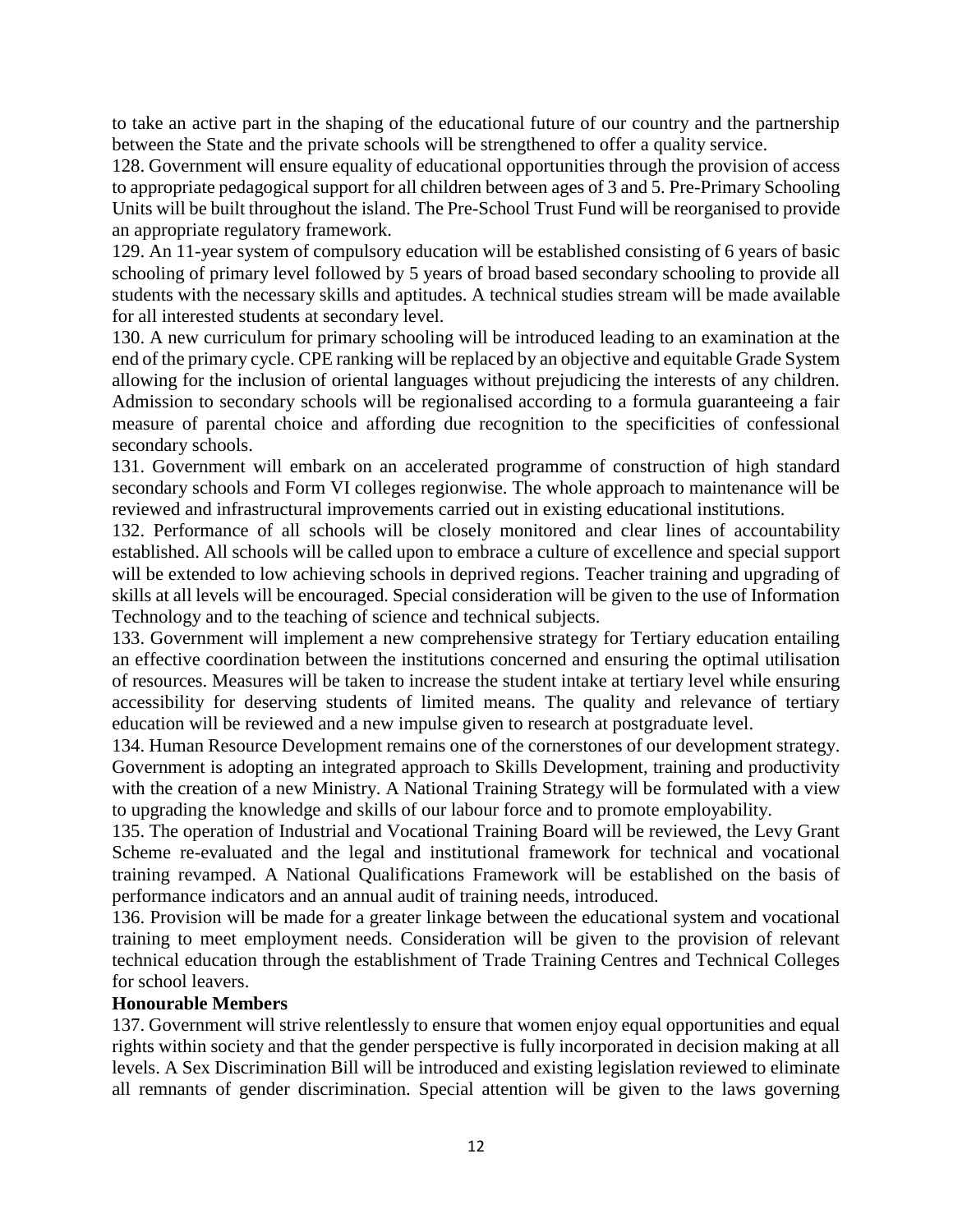divorce, custody of children and alimony as well as the concept of equal pay for work of equal value. Government will support and encourage Non Governmental Organisations working with women.

138. Support facilities in the nature of kindergartens, laundrettes and canteens will be provided for working women and a specific social benefit introduced for victims of domestic violence.

139. Government will establish new centres for women and increase their access to information and skills development programmes.

140. The need to uphold children's rights as stipulated in the Convention on the Rights of the Child and the welfare of children will be a foremost concern of Government. A regulatory framework for kindergartens will be provided and training for child carers encouraged. An Early Childhood Development Programme will be introduced.

141. Government will strengthen the child protection services and support the setting up of a National Children's Bureau.

142. A Family Court will be established to ensure that the interests of children are adequately safeguarded in relevant disputes and judicial proceedings.

143. Government is convinced of the need to carry forward the process of modernisation within the Fisheries Sector and ensure the uplift of the fishermen community.

144. A more effective management and monitoring mechanism will be implemented to ensure long-term viability of the industry and for the better protection of the resources of the Exclusive Economic Zone. Outer lagoon fisheries development will be promoted.

145. Fisheries legislation will be reviewed so as to promote more coherent and user friendly techniques. In this context, Government will establish a National Fisheries Development Authority.

146. A package of incentives will be introduced for fishermen comprising compensation for the buy-back programme of fishing nets. Consultations will be initiated for the provision of appropriate compensation to fishermen who have been adversely affected by marine environmental degradation.

147. The operation of the Fishermen Welfare Fund will be expedited so as to respond to the needs of the fishermen community.

148. Additional Fish Aggregate Devices will be installed and the infrastructure for artisanal fisheries improved.

149. Government will also elaborate a development programme for St. Brandon and its surroundings so as to optimise the marine and other resources available in the island.

150. Government believes that the Cooperative movement has an important role to play in raising the standards of living of the vulnerable groups of society and improving their employment generating capacity.

151. The legal and institutional framework for the Cooperative Sector will be reviewed so as to provide for a better and more efficient control of management of co-operative societies.

152. The Handicraft sector will be revitalised through the provision to artisans of better training, counselling, product improvement, marketing and distribution facilities. A closer integration of the Handicraft Sector with the Tourism Sector will be made.

### **Honourable Members**

153. The present local government system, the existing legal framework for the local authorities and the Local Government Service Commission will be thoroughly reviewed, to make them more responsive to the needs of our people.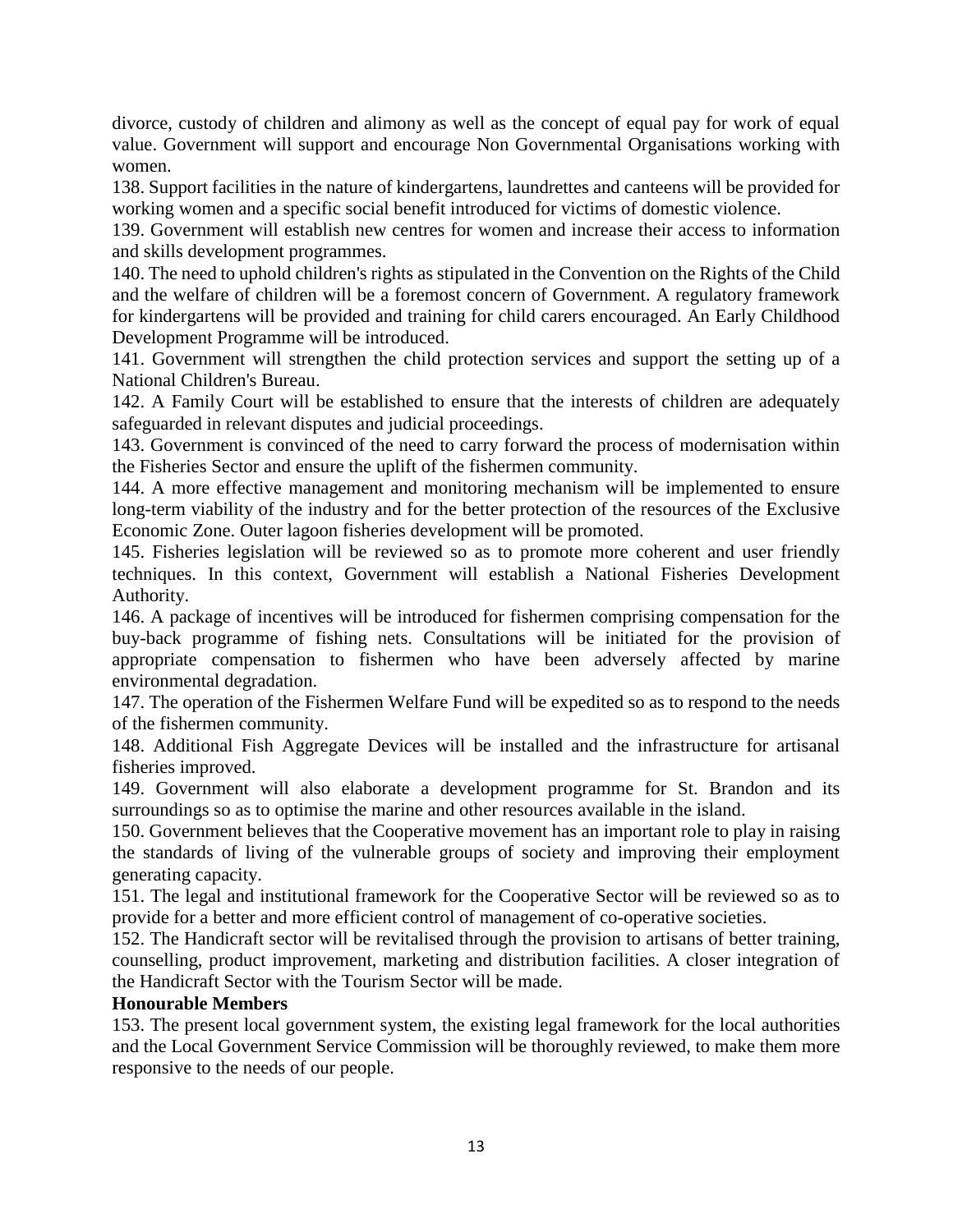154. Government will facilitate the task of the Local Authorities by providing for greater decentralisation and administrative and financial autonomy thereby improving the decision making process.

155. Local Authorities will be called upon to play a more proactive role in combatting poverty, improving the quality of life and developing appropriate structures for the promotion of sports, cultural and welfare activities in their specific regions.

156. Government is committed to bringing development in every part of the country. Greater efforts will be made to reduce the disparities between the rural and urban areas in terms of basic infrastructure and to do away with the depressed areas.

157. The Citizen's Advice Bureaux network will be utilized as a vital link between the government and the citizen. In view of their strategic location across the country, the Bureaux will be called upon to spearhead a multi-dimensional development process. The appointment of Parliamentary Private Secretaries and their supervision of the Bureaux will contribute to bridge the gap between the citizen and the Government.

158. Government is strongly committed to the development of Rodrigues and will spare no effort to further integrate the island into the mainstream of social, economic and political development of the State of Mauritius. Recognizing the specificities of the island and of its people, Government will undertake a complete review of the institutional and political structures of Rodrigues. A new Island Council will be set up with extended powers.

159. Government will give urgent attention to the improvement of the water situation in Rodrigues. Particular attention will also be given to land management with special emphasis on the fight against soil erosion. The Agricultural, Fisheries and Tourism Sectors as well as the airport, port and the road infrastructure will be further developed.

160. The private sector will be supported in its efforts to invest and promote job creation in Rodrigues.

161. Communication facilities within the island and between Rodrigues and the other islands of the State of Mauritius will be further improved. A local radio project will be implemented in Rodrigues.

## **Honourable Members**

162. Government is fully conscious that the promotion of culture can be a driving force in nation building and promoting afs sense of sharing and national unity.

163. Government will spare no effort to foster cultural values of the Mauritian community.

164. Inter Cultural exchanges will be encouraged through the setting up of a Mauritian Cultural Centre with the aim of promoting and cementing National Unity.

165. Government will continue to preserve and promote ancestral cultures. New legislation will be introduced for the setting up of cultural centres, including those proposed for the Tamil, Telegu and Marathi communities.

166. The First of February will be declared a public holiday to commemorate the abolition of slavery and the termination of indentured labour. A programme of activities will be elaborated to highlight the role played by slaves and indentured labourers in the improvement of the socioeconomic development of our society.

167. Appropriate assistance and infrastructural facilities will be extended to our artists to enable local talents to flourish. In this context, the use of the open-air theatre at Pointe Canon will be maximised through the promotion of local folklore, traditions and theatrical performances.

168. Government will actively promote research and publications on the history of Mauritius.